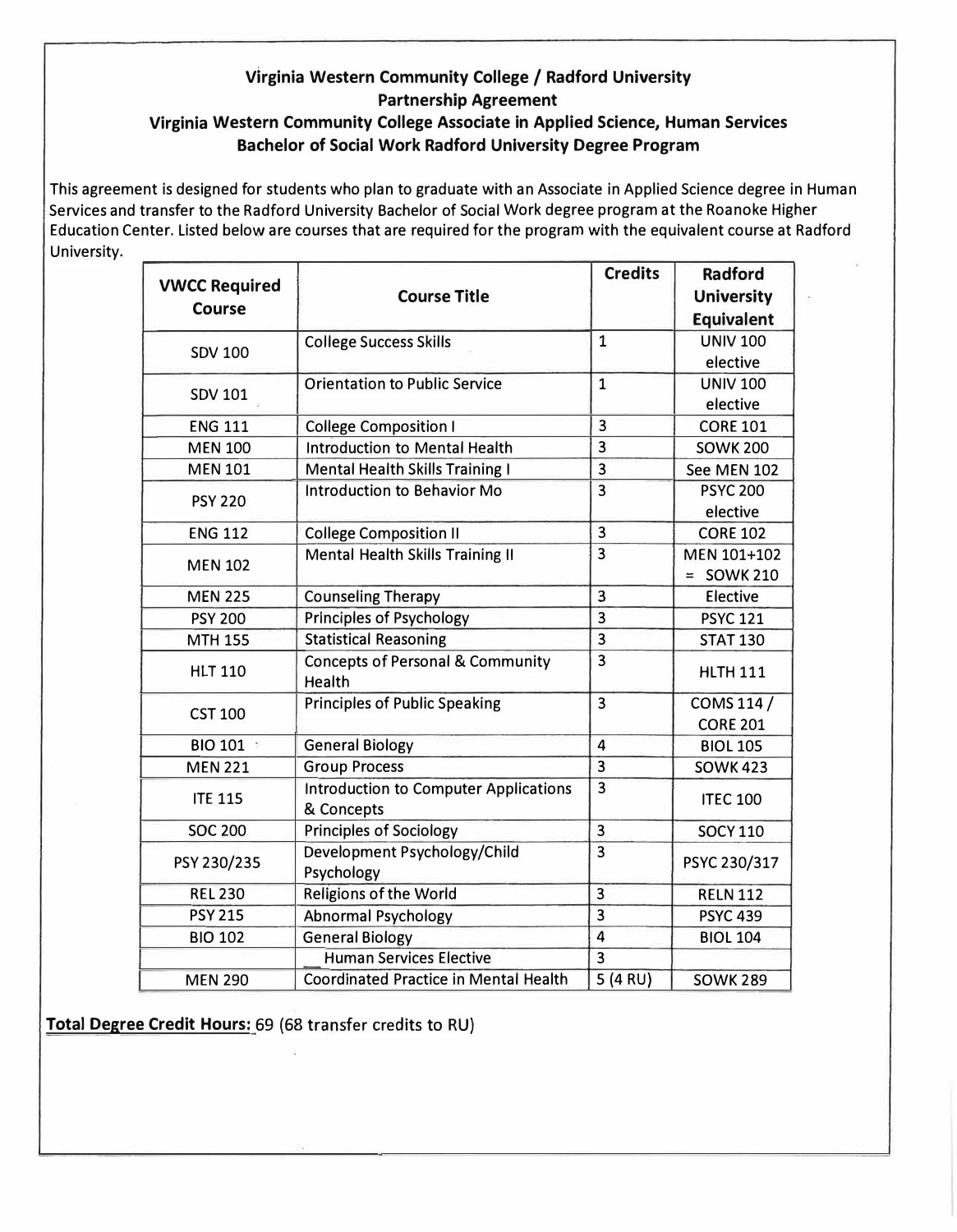The Human Services electives will transfer as:

**MEN 121** Elective (since MEN  $101+102 =$  SOWK 210)

**HMS 226** Elective

**HMS 236 SOWK 425 HMS 251** Elective

**HMS 280** Elective

Courses needed at VWCC or RU online/campus in addition to AAS to fill requirements of Radford University General Education requirements: (15 credit hours)

| <b>VWCC course</b>                                   | Radford course/core area            |
|------------------------------------------------------|-------------------------------------|
| PHI 101/111/220                                      | <b>CORE 202</b>                     |
| MTH 154/167/261/263/265                              | <b>Mathematical sciences</b>        |
| HIS 101/111/112; PHI 101/220; REL 230/231;           | <b>Humanities</b>                   |
| ART 101/102; CST 130; MUS 121.                       | Visual and performing arts          |
| HIS 101/111/112; PHI 101/220; REL 230/231; ART       | Humanities, VPA or foreign language |
| 101/102; CST 130; MUS 121; ART 101/102; CST 130; MUS |                                     |
| 121. FRE 101/102/201; GER 101/102/201/202; LAT       |                                     |
| 101/102/201; SPA 101/102/201                         |                                     |

Courses needed at VWCC or RU online/campus in addition to AAS to fill major degree requirements; (6 credit hours)

| <b>VWCC course</b>    | <b>Radford course</b> |  |
|-----------------------|-----------------------|--|
| No equivalent at VWCC | ENGL 306              |  |
| PSY 216 or 225        | PSYC 343 or 361       |  |

Total credit hours needed beyond AAS at VWCC or RU online: 21

NB: Financial aid at VWCC will not cover these courses since they are not part of the AAS program. Financial aid may be available from Radford University once a student is admitted, and may help cover tuition for courses at Virginia Western Community College. Students should contact the Financial Aid Office for more information: http://www.radford.edu/content/financial-aid/home.html/

Remaining Radford University Courses for Major (42 semester hours):

Required base courses (6 semester hours): **SOCY 331** Minority Groups (3) SOWK 350 Intro to Social Work Research (3)

Pre-professional course (3 semester hours): SOWK 291 .

Professional courses: (33 semester hours) Human Behavior in Social Environment I (3) **SOWK 300 SOWK 301** Human Behavior in Social Environment II (3) **SOWK 320** History of Social Welfare (3)